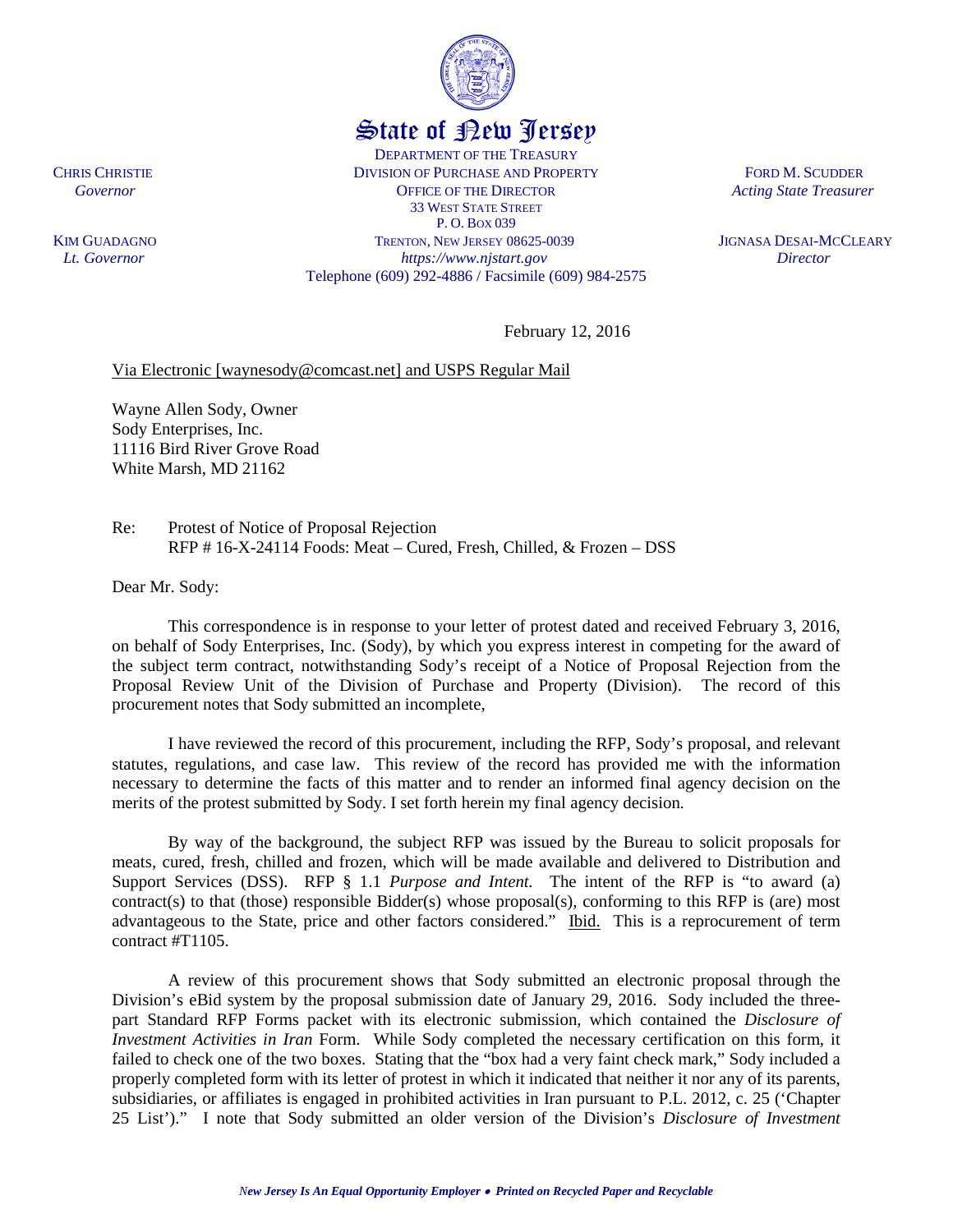*Activities in Iran* Form with its letter of protest, rather than the current version included as an RFPrequired document. While the language of the older form differs from the current, Sody's submission is a sufficient certification under the governing statute.

In order for Sody's proposal to be considered for an award, the omission on the *Disclosure of Investment Activities in Iran* Form would have to be deemed as a minor irregularity. Minor irregularities can be waived by the Director pursuant to the authority vested in N.J.A.C. 17:12-2.7(d) and RFP Section 1.4.10, *Proposal Acceptances and Rejections.* New Jersey courts have developed a two-prong test to consider "whether a specific noncompliance constitutes a substantial and hence non-waivable irregularity." Twp. of River Vale v. R. J. Constr. Co., 127 N.J. Super. 207, 216 (Law Div. 1974). The two-prong test requires a determination of

first, whether the effect of a waiver would be to deprive the municipality of its assurance that the contract will be entered into, performed and guaranteed according to its specified requirements, and second, whether it is of such a nature that its waiver would adversely affect competitive bidding by placing a bidder in a position of advantage over other bidders or by otherwise undermining the necessary common standard of competition.

[Meadowbrook Carting Co., Inc. v. Borough of Island Heights, 138 N.J. 307, 315 (1994) (internal quotations omitted) (affirming the two-prong test established in River Vale, supra, 127 N.J. Super. at 216).]

I have considered Sody's position through the lens of the River Vale criteria and concur with Sody that its submission of a signed but incomplete *Disclosure of Investment Activities in Iran* Form does not rise to the level of a material deviation. I note that, consistent with your position, a permissible inference regarding Sody's intent can be made due to its non-inclusion of a description of investment activities in Iran for itself or its parents, subsidiaries, or affiliates, as required if the second box were checked. The Hearing Unit has also reviewed the Department of the Treasury's Chapter 25 List and there is no evidence that either Sody, or one of its parents, subsidiaries, or affiliates, is on the list or engaged in investment activities in Iran that would qualify for Chapter 25 listing. As a result, I find that a clarification would be appropriate to remedy the ambiguity in Sody's *Disclosure of Investment Activities in Iran* Form. Therefore, I accept the revised form included with Sody's February 3, 2016 letter of protest, which affirmed that neither Sody nor any of its parents, subsidiaries, or affiliates is on the Department's Chapter 25 List. This statement clarifies Sody's intent to check the first box on the current version of *Disclosure of Investment Activities in Iran* Form, which remedies the ambiguity at issue. However, I must also note that if the statement of clarification expressed Sody's intent to check the second box on the form and provided information to that end, the clarification would be unacceptable. See In re Protest of the Award of the On-Line Games Prod. & Servs. Contract, Bid No. 95-X-20175, 279 N.J. Super. 566, 597 (App. Div. 1995) (holding that "[i]n clarifying or elaborating on a proposal, a bidder explains or amplifies what is already there. In supplementing, changing or correcting a proposal, the bidder alters what is there. It is the alteration of the original proposal which was interdicted by the RFP.").

Therefore, I overturn the decision of the Proposal Review Unit to reject Sody's proposal for the above-referenced RFP. Note that in the future Sody must be mindful to complete and submit the current versions of all RFP-required forms and documents and to ensure proper compliance with RFP requirements. This is my final agency decision on this matter.

I hereby direct the Procurement Bureau to proceed accordingly with evaluation of the proposals, inclusive of Sody, received for this procurement.